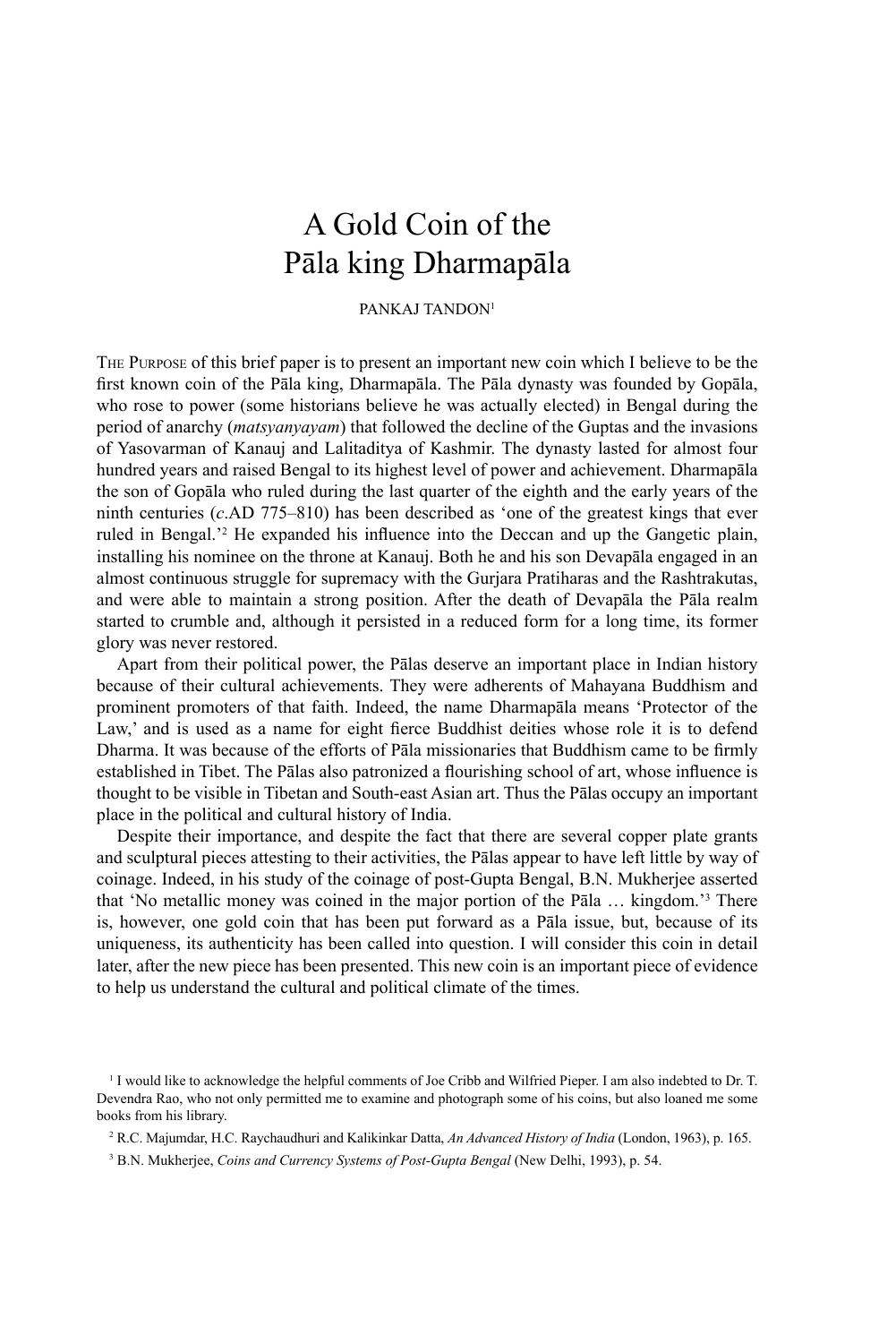## 2 PANKAJ TANDON

## *The New Coin Of Dharmapāla*

The new coin is illustrated below by kind permission of the owner. It had been used as a pendant and still carries the loop attached to it for suspension purposes.

*Obverse:* King ? riding on horseback left, with right hand holding up a spear, aimed at animal (lion or boar ?) at left, standard before the king. Four line Brāhmi legend at right: *Sri / mā ndha / rma pā / lah*, below horse's forelegs, in two lines: *kai / la*, below horse's hind legs: *vo*.

*Reverse:* Lakshmi seated facing on a single lotus, holding a lotus plant in each hand, flanked on each side by a sacred vessel, *purna ghata*. In top left field: *Sri*.

Weight (including loop): 7.59 grams, 117.1 grains. Diameter: 21 mm. Die axis: 12 o'clock.



FIG. 1: The new coin of Dharmapāla

I believe the reading of the main part of the legend: *Srimān Dharmapālah*, is incontrovertible.4 All the letters are clearly legible. There could be some difference of opinion about individual letters taken on their own. For example, the first *ma* could conceivably be taken as *pa* or *ya*, the compound *ndha* might be seen as *nva, rva*, or *rdha*, and the *pa* in the third line could be read as *ya* or even *ma*. None of these alternative interpretations yield a sensible reading, while *Srimān Dharmapālah* is not only sensible, but also arguably the most plausible reading of the individual letters.

The remainder of the obverse legend is less certain. One possible reading is *kaila* under the horse's front legs, and *vo* under the back legs. The *va* seems to be sufficiently distinct from the *dha* in *Dharmapālah* to be read that way. The word *kaila* could be referring to the *keela*, or spear, being held by the king. *Vo* could have an as yet unclear meaning, or it could combine with *kaila* to yield *kailavo*. The *vo* could be an exclamatory suffix, and the phrase could serve

<sup>&</sup>lt;sup>4</sup> I am indebted to Shailendra Bhandare for his help with reading and understanding the legend. It was he who first suggested *Srimān Dharmapālah* as the reading.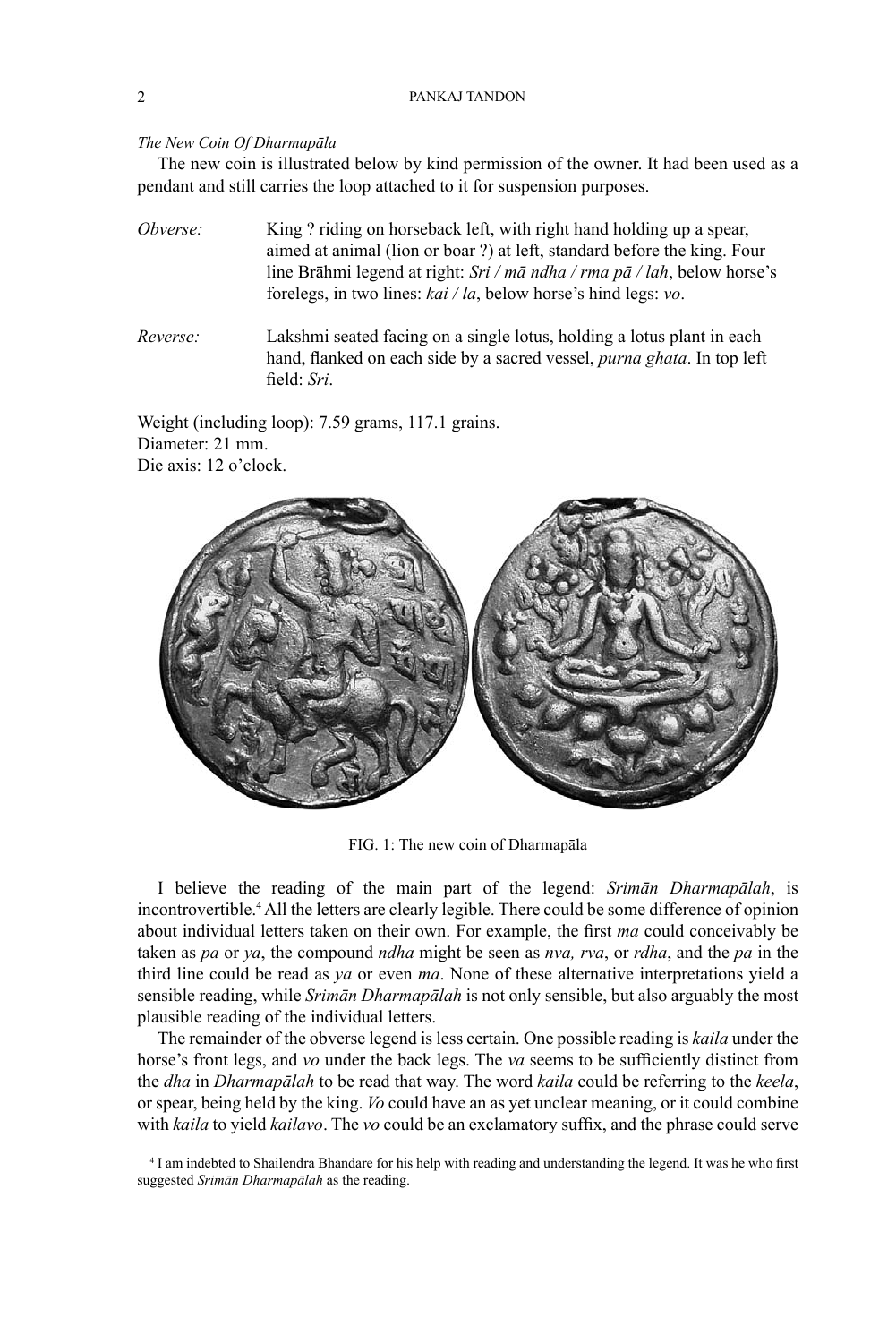as an epithet for the king: 'the illustrious Dharmapāla, wielder of the spear'. This reading of the legend is buttressed by the Devapāla coin which also may carry an epithet ending with an exclamatory *va,* and is discussed below.

Another possible reading would take the letter *kai* and read it as the compound *nka*. The legend could then conceivably be restored as *Vonkalah*. Perhaps scholars of Brahmi and Sanskrit can elaborate on this, but it seems that *Vonkalah* might perhaps represent a reference to the Bangla homeland of the Pālas, and the coin could in this way be related to the coins with the legend Vangālamrigānka, which was an epithet of Anandadeva of Samatata.<sup>5</sup> On the whole, I prefer the *kailavo* reading, as it seems more closely connected to the coin of Devapāla.

Apart from the reading of the legend, there is the question of the identity of the animal on the left being hunted by the king. At first, I naturally assumed it represented a lion, placing the coin squarely as a 'mounted king lion-slayer' type, similar in theme to the coins of Prakāsaditya. Upon closer examination it seemed that the animal might perhaps represent a boar. Normally, the Gupta style lions being hunted in the lion-slayer types are shown with mouth agape, thereby magnifying the ferocity of the hunted animal and, by extension, the prowess of the hunter. Here the animal's mouth is only slightly open. Further, the face exhibits an elongated snout, more like a boar than a lion. Also, the expected lion's mane is certainly not prominent, although one could argue that there is a small mane present. Thus the animal's identity is somewhat ambiguous; it might be a lion or a boar.<sup>6</sup>



FIG 2: Rhinoceros-slayer type of Kumāragupta I

Next, it is worth considering the style of the coin to determine if there are any close parallels in the numismatic sphere. The mounted king of course has a well-known lineage in Indian coinage, with its frequent use in Indo-Greek, Indo-Scythian, Indo-Parthian, Kushan, and Gupta coinage. The mounted king *as hunter* is a less common motif, but we do see this in Gupta coinage. In his beautiful Rhinoceros-slayer type, Kumāragupta is shown mounted on a horse (see Fig. 2). The lion-slayer type of Prakāsaditya also depicts the king on horseback (see Fig 3). So the present coin seems to have clear antecedents in Gupta coinage.

#### 5 See Mukherjee, *Coins of Post-Gupta Bengal*, p. 19.

6 It is conceivable that, if the animal is a boar, it represents the Pratihāras, who were enemies of Dharmapāla while, if it is a lion, it represents the Rāshtrakutas, also rivals (although later allies) of the Pāla king.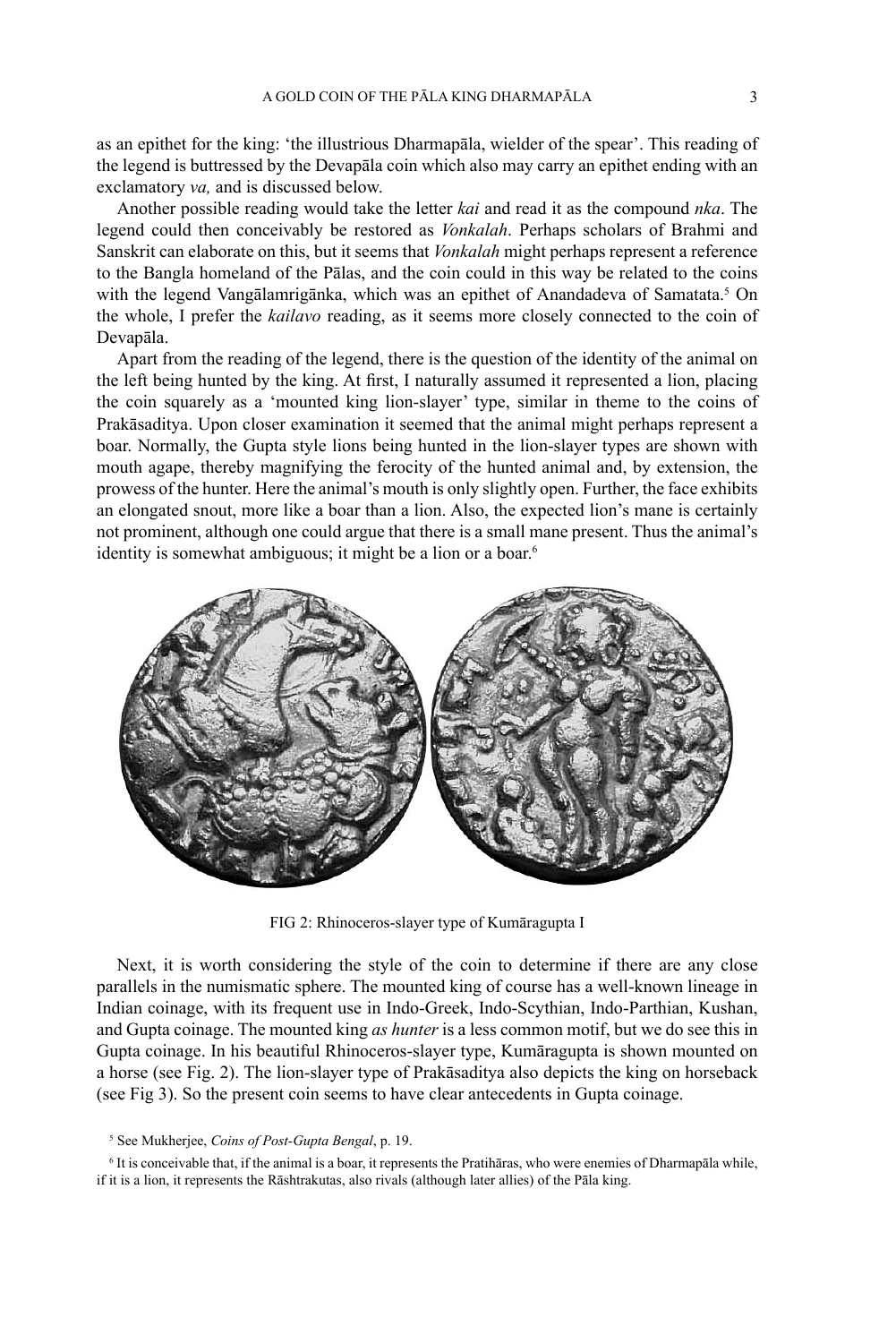

FIG. 3: Mounted lion-slayer type of Prakāsaditya

Another important coin closely connected to the present one is the so-called Bālamrigānka type published by B.N. Mukherjee.<sup>7</sup> Another specimen was published by Rhodes and Bose, as their coin no. 27, although they did not provide any details. 8 As I have had the opportunity to examine and photograph this specimen, apparently not from the same dies as Mukherjee's, I publish it here again for the benefit of scholars (see Fig. 4).<sup>9</sup> This specimen weighs 7.32 grams and has a diameter of 23 millimeters, very much in conformity with Mukherjee's specimen, although the die axis is approximately 2:30.

There are two important parallels between this coin of Bālamrigānka and the Dharmapāla coin. First, the treatment of Lakshmi is very similar on both coins. The cross-legged posture, the simple lotus seat, the flower in hand, the presence of the vase, and the use of the legend *Sri*, all point to a close affinity between the two coins. Second, the obverse legend arranged, vertically in horizontal lines, and in different locations on the flan, again suggests a close relationship.

Joe Cribb has suggested that the Bālamrigānka coins could be Pāla issues.10 There are three known versions of the Bālamrigānka type, differing in the letters on the obverse. The illustrated coin has, in the left field, the letters  $Ja$   $ya$ , and could represent an issue of Jayapala. There are also coins with the letter *Go*, which could be issues of Gopāla, and coins with the letter *De*, which could be issues of Devapāla.

<sup>7</sup> Mukherjee, *Coins of Post-Gupta Bengal*, pp. 58–61

<sup>8</sup> N.G. Rhodes and S.K. Bose, *The Coinage of Assam, The Pre-Ahom Period* (Kolkata, 2003), vol. I, p. 77.

<sup>9</sup> The coin is in the collection of Dr. T. Devendra Rao, whose kindness in letting me examine, photograph and publish it is gratefully acknowledged. The Kumāragupta rhinoceros-slayer coin published in Figure 2 is also in Dr. Rao's collection, published here by kind permission.

<sup>&</sup>lt;sup>10</sup> Private communication.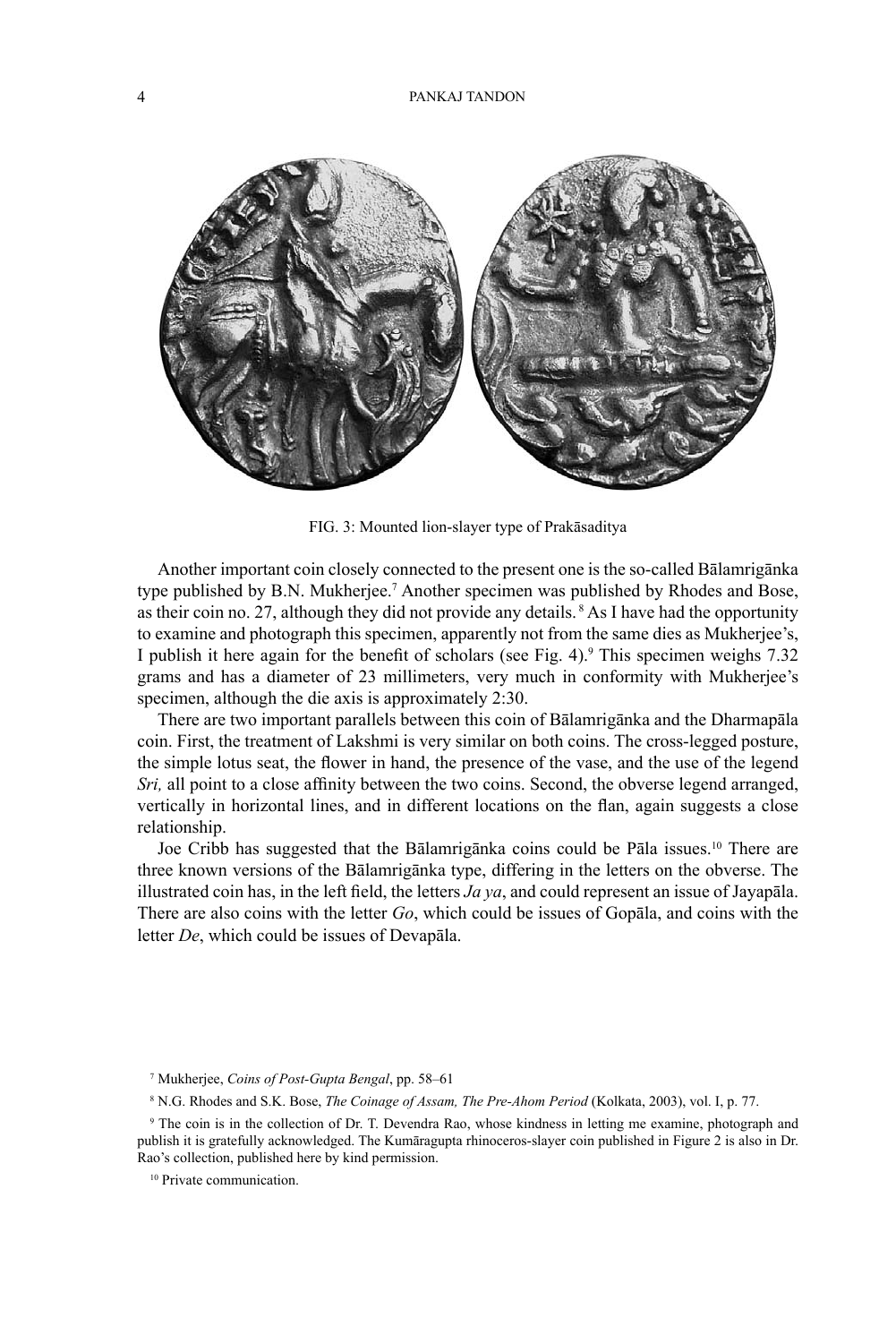

FIG. 4: Coin of Bālamrigānka

The first coin of the series would then be the Bālamrigānka coin with the letter *Go* on the obverse, representing a coin of Gopāla, the father of Dharmapāla. Mitchiner has published such a coin, number 79 in his catalogue of Bengal coins.<sup>11</sup> Indeed, an examination of this piece shows that the style is the crudest of the three Bālamrigānka coins, indicating perhaps that the style evolved and developed over time. We will see a similar evolution in style between our coin of Dharmapāla and a later coin of his son Devapāla, which is in a much more refined style. The second coin among the known Balamriganka coins is marked by the letter *De* on the obverse,<sup>12</sup> and this could possibly be an issue of Devapala. Finally, the coin illustrated in Fig. 4, with the letters *Jaya* could be an issue of Devapāla's cousin Jayapāla, the son of Dharmapāla's brother Vākpāla. Jayapāla was the commander of the army and led a Pāla campaign in Assam.13

Finally, it would be appropriate to say a word about the denomination of this coin. As it carries a suspension loop, it has not been possible to obtain an accurate measurement of the weight of the coin itself. But the weight, including the loop, of 7.59 grams suggests the coin originally weighed approximately 7.25 to 7.30 grams. This is very similar to the recorded weights of the Bālamrigānka coins, which Mukherjee has argued conform to a *tripāda-suvarna*, or three-quarter suvarna, standard. The fact that the Bālamrigānka coins conform to the weight standard of the Pāla coins rather than the earlier Samatata issues is a further argument in favour of assigning these coins to the Pālas. Almost all of the Samatata issues weigh between five and six grams. For example, the 31 Samatata coins in my own collection average 5.56 grams in weight and, apart from one low-weight outlier at 4.39 grams the weights of these coins fall within the range of 5.04 to 5.85 grams. These coins are thus significantly lighter than the Pāla-Bālamrigānka coins. Further, the quality of gold of these coins also seems better than the Samatata coins, although this statement is based only on visual inspection rather than a proper metallic analysis.

<sup>11</sup> M. Mitchiner, *The Land of Water: Coinage and History of Bangladesh and Later Arakan* (London, 2000), p. 59. Mukherjee, *Coins of Post-Gupta Bengal*, also publishes a specimen of this type on plate VI, no. 2.

<sup>12</sup> See Mukherjee, *Coins of Post-Gupta Bengal*, plate VI, no. 1.

<sup>13</sup> See R.C. Majumdar, ed., *The Age of Imperial Kanauj* (Bombay, 1963), p. 50.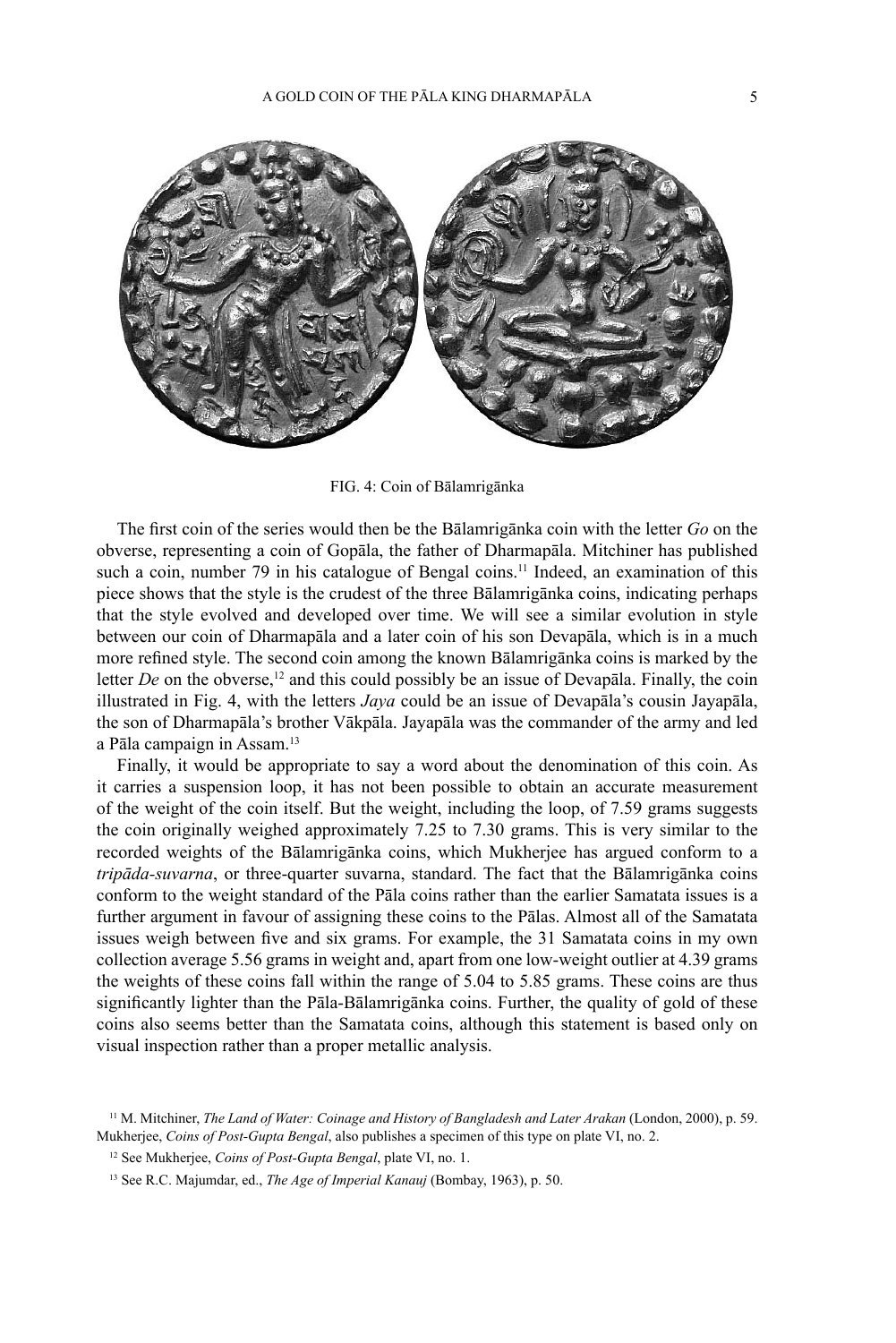## 6 PANKAJ TANDON

### *Relationship to the coin of Devapāla*

I turn now to consider the relationship of the Dharmapāla coin to one previously claimed to be an issue of his son Devapāla. It was originally published by Ajit Ghosh in 1951 and assigned by him to Devapāla. 14 This attribution has been called into question, and indeed the authenticity itself of the coin has been doubted.15 I have been able to examine the coin myself and am providing a photograph of it by kind permission of the owner (see Fig. 5).



FIG. 5: Coin of Devapāla

The most important point to note about this coin in relation to the Dharmapāla coin is that the two coins show marked similarities of style and the forms of letters, so much so that I would assert that the Dharmapāla coin now provides strong evidence to suggest that the Devapāla coin is indeed genuine. The two greatest areas of similarity are precisely the same areas in which the Dharmapala and Balamriganka coins also showed an affinity for one another: in the treatment of Lakshmi and in the arrangement and paleography of the legends.

The treatment of Lakshmi on the two coins is virtually identical. On both coins, the goddess is seated in a full *padmasana*, with her wrists resting on her knees. Each hand holds a lotus plant with long, wavy leaves and a central flower stalk that ends with a bell-shaped bloom and with petals or leaves on either side. The goddess is not nimbate and is flanked on each side by a sacred vessel. The word *Sri* is at the top left on both coins. Finally, the lotus seat, while not identical (the Dharmapāla coin has a single lotus, the Devapāla a double), has a curious feature not known on other coins: the presence of a central stem below, flanked by leaves. The similarity of the reverses is so great that, I would argue, the two coins can be confidently identified as the products of the same atelier.

Turning now to the obverse legend, the letter forms are clearly very similar. The letter *Sri*, for example, is virtually identical on the two coins. Other letters also show the same kind of marked similarity, although there do appear to be some differences, perhaps representing the idiosyncrasies of individual celators. The arrangement of the legends is also very much alike, with letters arranged as a vertical legend in short horizontal rows. I would argue that the legend arrangement also suggests that the Dharmapāla coin increases the Devapāla coin's

<sup>&</sup>lt;sup>14</sup> A. Ghosh, 'A unique gold coin of the Pala emperor Devapala Deva,' *JNSI* XIII, Part II, (December 1951, publ. June 1952) pp. 123–5.

<sup>15</sup> See Rhodes and Bose, *Coinage of Assam*, chapter 6.